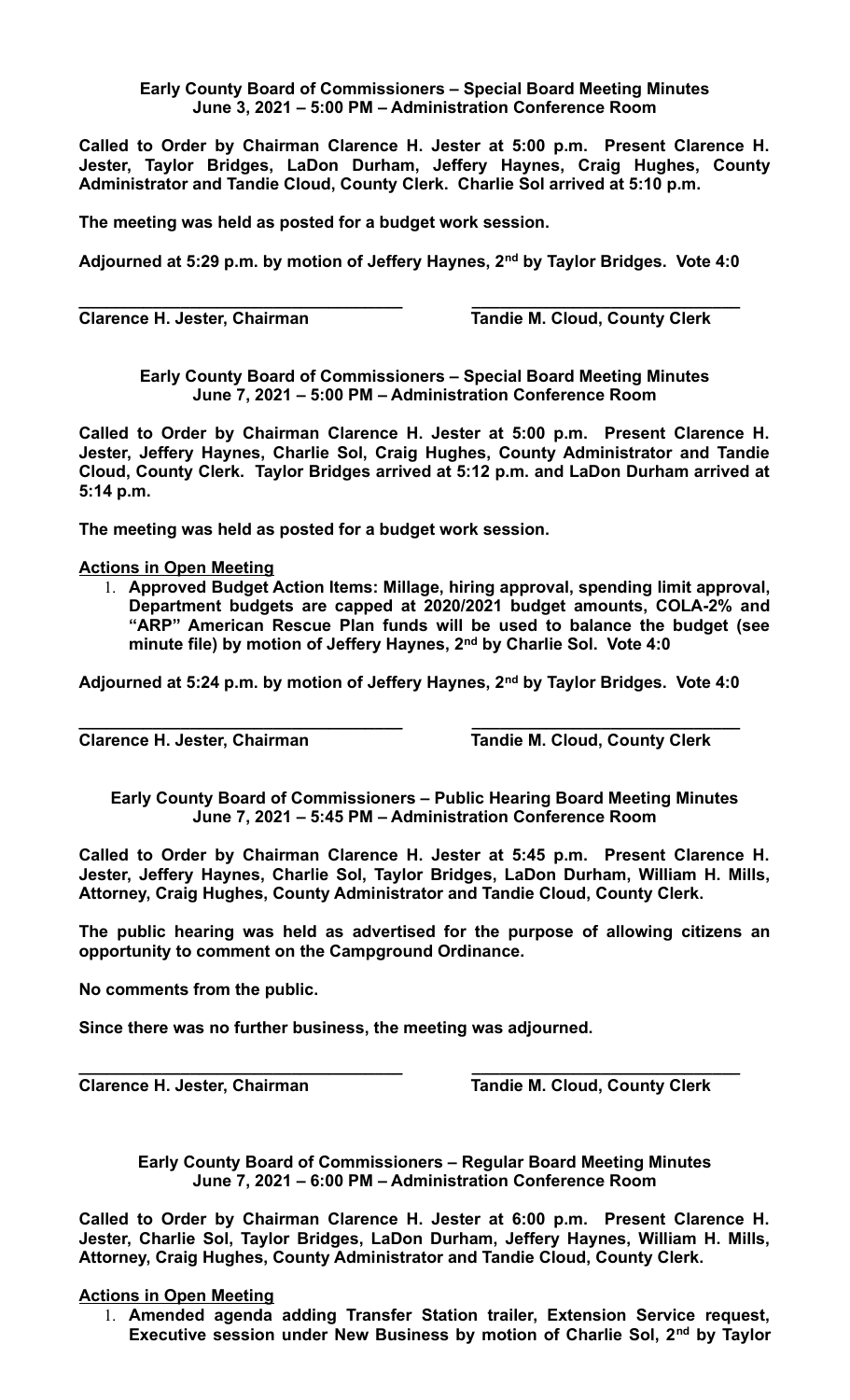**Bridges. Vote 4:0**

- 2. **Approved May 3, regular meeting minutes & May 3, 10, 17 & 27, 2021 special meeting minutes by motion of Taylor Bridges, 2nd by LaDon Durham. Vote 4:0**
- 3. **Approved the adoption of the Campground Ordinance by motion of LaDon Durham, 2nd by Taylor Bridges. Vote 3:1 Charlie Sol opposed.**
- 4. **Approved lease contract with Danyelle Wentzell, Rocking Horse Day Care, beginning 1, 2021 rent will be \$500.00 a month, upon contract completion by motion of Jeffery Haynes, 2nd by LaDon Durham. Vote 4:0**
- 5. **Approved lease contract with Mrs. Anne S. Holman with same terms as prior year by motion of Taylor Bridges, 2nd by LaDon Durham. Vote 4:0**
- 6. **Approved license agreement with Nelson Hattaway with same terms as prior year by motion of LaDon Durham, 2nd by Charlie Sol. Vote 4:0**
- 7. **Approved lease contract with Blakely Pharmacy, LLC rent increase to \$300.00 per year by motion of Taylor Bridges, 2nd by LaDon Durham. Vote 4:0**
- 8. **Approved contract with Pataula Center for Children with same terms as prior years by motion of Taylor Bridges, 2nd by Charlie Sol. Vote 4:0**
- 9. **Approved contract with Chamber of Commerce for Development Authority use for annual amount of \$20,000.00 by motion of Taylor Bridges, 2nd by LaDon Durham. Vote 4:0**
- 10. **Approved Resolution from ACCG to Merge the Early DOPS and the Early County 457 (B) Plans by motion of LaDon Durham, 2nd by Jeffery Haynes. Vote 4:0**
- 11. **Approved request from Early County Ag Extension for Brian Cresswell to work 16 hours a week, annual \$10,434.00, use of county truck and phone by motion of Jeffery Haynes, 2nd by LaDon Durham. Vote 4:0**
- 12. **Approved to declare 1999 Camping Trailer CRES Vin#0615 located at the Blakely-Early County Transfer Station as surplus by motion of Taylor Bridges, 2nd by Charlie Sol. Vote 4:0**
- 13. **Executive Session rescheduled.**
- 14. **Approved request from Chamber of Commerce to donate \$500.00 for fireworks by motion of Jeffery Haynes, 2nd by LaDon Durham. Vote 4:0**

**Adjourned at 6:40 p.m. by motion of Jeffery Haynes, 2nd by Taylor Bridges. Vote 4:0**

**\_\_\_\_\_\_\_\_\_\_\_\_\_\_\_\_\_\_\_\_\_\_\_\_\_\_\_\_\_\_\_\_\_\_\_ \_\_\_\_\_\_\_\_\_\_\_\_\_\_\_\_\_\_\_\_\_\_\_\_\_\_\_\_\_ Clarence H. Jester, Chairman Tandie M. Cloud, County Clerk** 

> **Early County Board of Commissioners – Public Hearing Minutes June 23, 2021 – 5:00 PM – Administration Conference Room**

**Called to Order by Chairman Clarence H. Jester at 5:00 p.m. Present Clarence H. Jester, Charlie Sol, Taylor Bridges, LaDon Durham, Craig Hughes, County Administrator and Tandie Cloud, County Clerk. Jeffery Haynes was unable to attend.**

**The meeting was held as posted for a public hearing for Fiscal Year 2022 budget.**

**\_\_\_\_\_\_\_\_\_\_\_\_\_\_\_\_\_\_\_\_\_\_\_\_\_\_\_\_\_\_\_\_\_\_\_ \_\_\_\_\_\_\_\_\_\_\_\_\_\_\_\_\_\_\_\_\_\_\_\_\_\_\_\_\_**

**Since there were no public comments, the meeting was adjourned.**